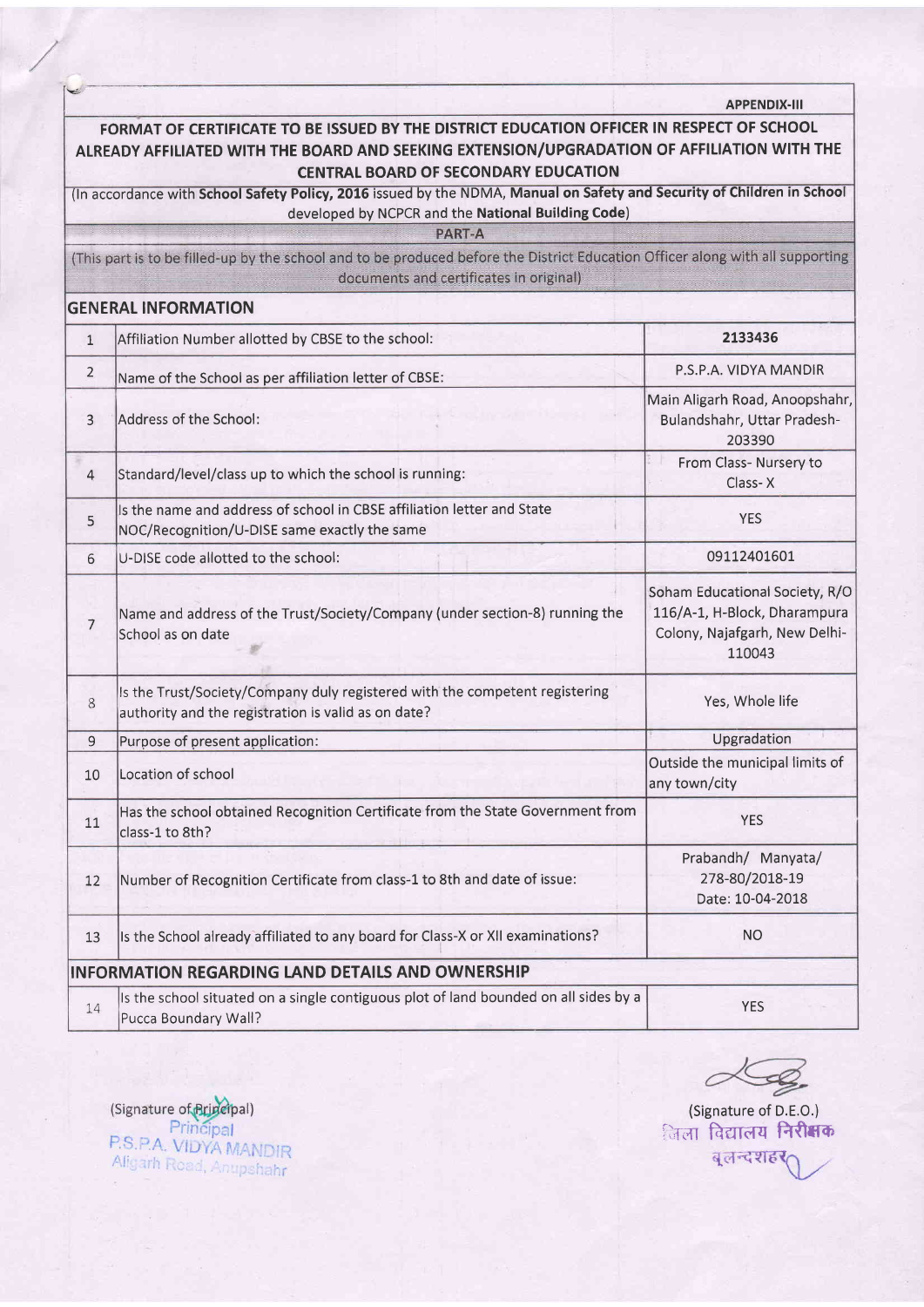## APPENDIX.III

| 15    | Are both the School and the Play Ground situated in a single compound bounded<br>by a single continuous Boundary Wall on all sides?                                                             | <b>YES</b>                                                                                    |
|-------|-------------------------------------------------------------------------------------------------------------------------------------------------------------------------------------------------|-----------------------------------------------------------------------------------------------|
| 16    | Total area (in square meters) inrespect of 13 and 14 above which the school is<br>situated:                                                                                                     | 6398 Sq. meters                                                                               |
| 17    | The land is in the possession of the school/Trust/Society/Company legally by way<br>of:                                                                                                         | Lease deed                                                                                    |
| 18    | Name of the Owner/Lessee of the land in respect of point-17 above:                                                                                                                              | Param Sant Soham Tau Param<br>Sant Anubhavanand (P.S.P.A.)<br>Vidya Mandir                    |
| 19    | In case the land is in the possession of the society/school by way of lease as per<br>State Government norms, the period of the lease:                                                          | From 28-10-2016 to 28-10-2046<br>& From 26-07-2018 to 26-07-<br>2048<br><b>Total Years-30</b> |
| 20    | Is any public road, canal or through-fare, HT line etc. passing through the land in<br>respect of point-16 above?                                                                               | <b>NO</b>                                                                                     |
|       | <b>INFORMATION REGARDING ESSENTIAL SAFETY REQUIRMENTS ·</b>                                                                                                                                     |                                                                                               |
| 21    | Has the school been inspected by the Government engineer and the school<br>building been found structurally safe for running a school?                                                          | <b>YES</b>                                                                                    |
| 21(a) | If yes the date of last inspection:                                                                                                                                                             | 18/12/2019                                                                                    |
| 22    | Has the school been inspected by the officer of Government Fire Department and<br>the school building declared safe for school from the point of view of fire safety?                           | <b>YES</b>                                                                                    |
| 22(a) | If yes the date of last inspection:                                                                                                                                                             | 07/08/2020                                                                                    |
| 23    | Has the school compound benn checked by the public health department and the<br>health and sanitary conditions been found to be satisfactory and the water has<br>been found safe for drinking? | <b>YES</b>                                                                                    |
| 23(a) | If yes the date of last inspection:                                                                                                                                                             | 24/01/2020                                                                                    |
|       | <b>INFORMATION REGARDING THE STAFF</b>                                                                                                                                                          |                                                                                               |
| 24    | Does the school have well defined service rules and conditions for its employees<br>as per prevalent norms of appropriate Government?                                                           | <b>YES</b>                                                                                    |
|       |                                                                                                                                                                                                 |                                                                                               |

 $26$ 

(Signature of D.E.O.) ितला विद्यालय निरीक्षक ्बलन्दशहर

Signature of **Ruidelpal**<br>Principal<br>P.S.P.A. VIDYA MANDIR<br>Aligarh Road, Anupshahr

 $\sim 30\%$ 

 $\mathbf{i}$